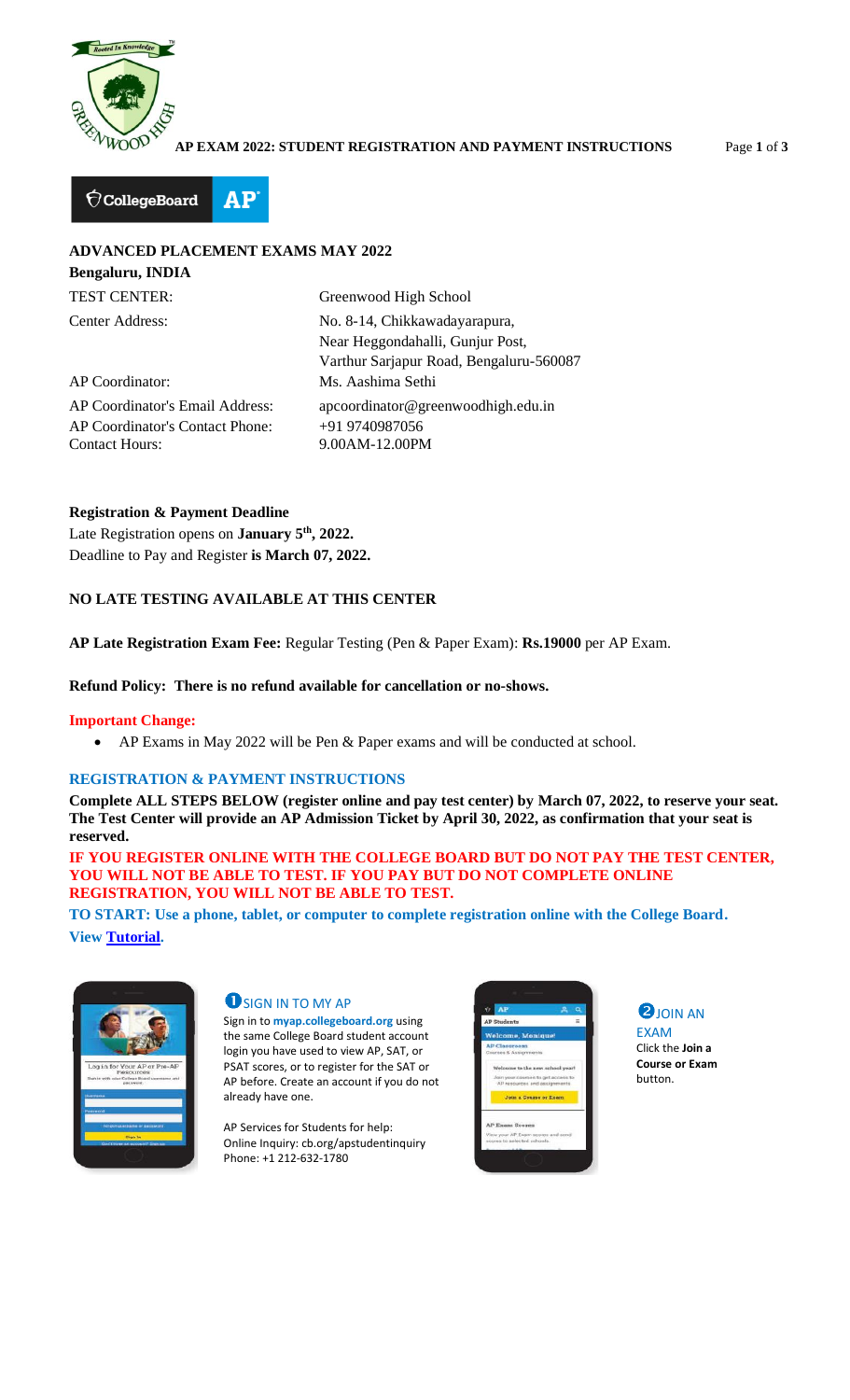

## **JOIN CODES for Regular Testing (PEN & PAPER) May 2–6 and May 9–13, 2022.**

| <b>SUBJECT</b>                          | <b>JOIN CODE</b> |
|-----------------------------------------|------------------|
| <b>AP Biology</b>                       | 3Z2J6X           |
| <b>AP Calculus AB</b>                   | <b>EQDJXZ</b>    |
| <b>AP Calculus BC</b>                   | EZ6NVY           |
| AP Chemistry                            | <b>JEMV7W</b>    |
| AP Computer Science A                   | NWZ9YY           |
| AP English Literature and Composition   | 6ZXDEL           |
| AP Environmental Science                | V66WMZ           |
| AP Macroeconomics                       | JV23V9           |
| AP Microeconomics                       | <b>PLXVQV</b>    |
| AP Physics 1 Algebra-Based              | GNLZ3V           |
| AP Physics 2 Algebra-Based              | 3EZGQN           |
| AP Physics C: Electricity and Magnetism | <b>DRM476</b>    |
| AP Physics C: Mechanics                 | ZDW92G           |
| <b>AP Psychology</b>                    | WLGQVD           |
| <b>AP Statistics</b>                    | <b>PLYNXN</b>    |